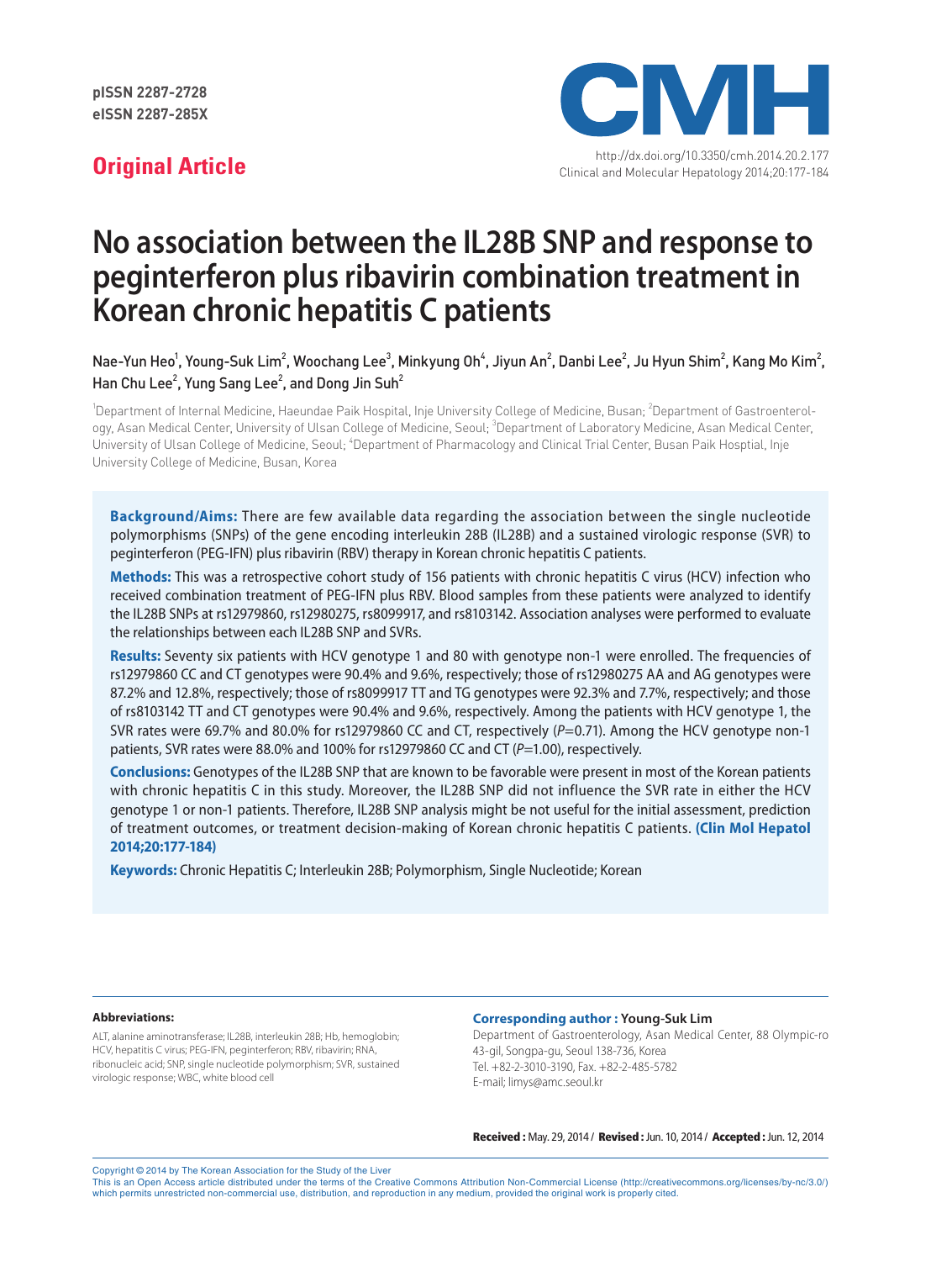

## **INTRODUCTION**

Hepatitis C virus (HCV) is a major cause of chronic viral hepatitis behind the hepatitis B virus. Although a small proportion of the patients infected with HCV are spontaneously cleared, 50-90% of patients are destined to suffer from chronic infection, which is associated with variable degrees of hepatic inflammation and fibrosis progression. Ten to 40% of patients with chronic HCV infection develop cirrhosis, and the estimated incidence of hepatocellular carcinoma is 1-5% per year among cirrhosis patients.<sup>1</sup> Interferonbased therapy is the current standard of care for chronic HCV infection and has been proven to reduce the risks of cirrhosis and hepatocellular carcinoma.<sup>2-6</sup> With peginterferon (PEG-IFN) and ribavirin (RBV) combination therapy, the sustained virologic response (SVR) rate is approximately 40-50% for HCV genotype 1 patients and approximately 70-80% HCV genotype non-1 patients in Western countries.<sup>7-9</sup> In contrast, the SVR rates are higher among Korean patients and reaching approximately 70% in genotype 1 and 80-90% in genotype non-1 patients, respectively.<sup>10</sup> Recently, genome-wide association studies reported that the interleukin (IL) 28B single nucleotide polymorphism (SNP) is associated with the SVR to the PEG-IFN and RBV combination. Therefore, determination of the IL28B SNPs may be useful for predicting treatment responses and managing the patients with chronic HCV infection.<sup>11,12</sup> However, in Asia, the majority of patients possess the genotypes that are favorable for interferon-based therapy, including the representative SNPs rs12979860 and rs8099917, which may limit the usefulness of the IL28B SNP in treatment response prediction.<sup>13,14</sup> Meanwhile, a study of Caucasian patients reported that rs8099917 SNP among the group of patients with the non-favorable SNP rs12979860 is helpful in the prediction of SVR.<sup>15</sup> Therefore, we intended to evaluate the potential additional benefits of several promising IL28B SNP analyses in Korean patients with chronic HCV infection.

# **PATIENTS AND METHODS**

#### **Study subjects**

This is a retrospective cohort study that included all patients with chronic HCV infection who were treated with the PEG-IFN alfa-2a or -2b plus RBV combinations as initial antiviral treatments at Asan Medical Center from July 1, 2004 to June 30, 2011. The inclusion criteria were 18 to 75 years old, compensated liver status, positivity for both anti-HCV and HCV RNA, and a treatment duration ≥80% of the planned treatment duration (48 weeks for HCV genotype 1, and 24 weeks for HCV genotypes 2, 3, and 6). The exclusion criteria were other previous antiviral treatments for HCV infection, co-infection with HBV or HIV, and hepatocellular carcinoma or liver transplantation. Another study cohort included patients with spontaneous HCV clearance, which was defined by positivity for anti-HCV and negativity for HCV RNA without previous antiviral treatment, from the Asan Medical Center between Jan 1, 2000 and June 30, 2011. All study patients were of Korean ethnicity. This study was approved by the Institutional Review Board at Asan Medical Center.

#### **Treatment protocol**

For the patients with genotype 1, PEG-IFN  $\alpha$ -2a (Pegasys®; Roche, Basel, Switzerland) 180 μg/week, or PEG-IFN α-2b (PegIntron® : Schering Plough, Kenilworth, NJ, USA) 1.5 μg/kg/week was injected, and RBV (Robavin®; Shinpoong, Seoul, Korea) 1,000 mg (for body weights <75 kg) or 1,200 mg (for body weights ≥75 kg) was administered for 48 weeks. The patients with genotype 2, 3, or 6 were treated with PEG-IFN α-2a or α-2b at the same doses described above and RBV at 800 mg for 24 weeks. HCV RNA was quantified (Roche AMPLICOR HCV Test v2.0; Roche, Mannheim, Germany) prior to treatment and at weeks 12, 24 and 48 for both genotypes and at week 72 for genotype 1. The selection of the PEG-IFN α-2a or α-2b treatment was at the discretion of clinical physician. Doses were modified according to the contemporary treatment guidelines when side effects developed.

#### **Clinical data collection**

The patients' clinical data were collected from electronic medical records. A sustained virologic response (SVR) was defined as a documented serum level of HCV RNA that was undetectable 24 weeks after the cessation of treatment.

#### **Single nucleotide polymorphism genotyping**

Serum and buffy coat samples were collected and stored at -80°C in a refrigerator bank. Genomic DNA was extracted from the peripheral blood buffy coats using the QIAamp DNA Blood Maxi Kit (QIAGEN, Valencia, CA, USA) according to the manufacturer's instructions. Four target SNPs (rs12979860, rs12980275, rs8099917, and rs8103142) were amplified using primer sets. Polymerase chain reactions (PCRs) were performed using a PTC-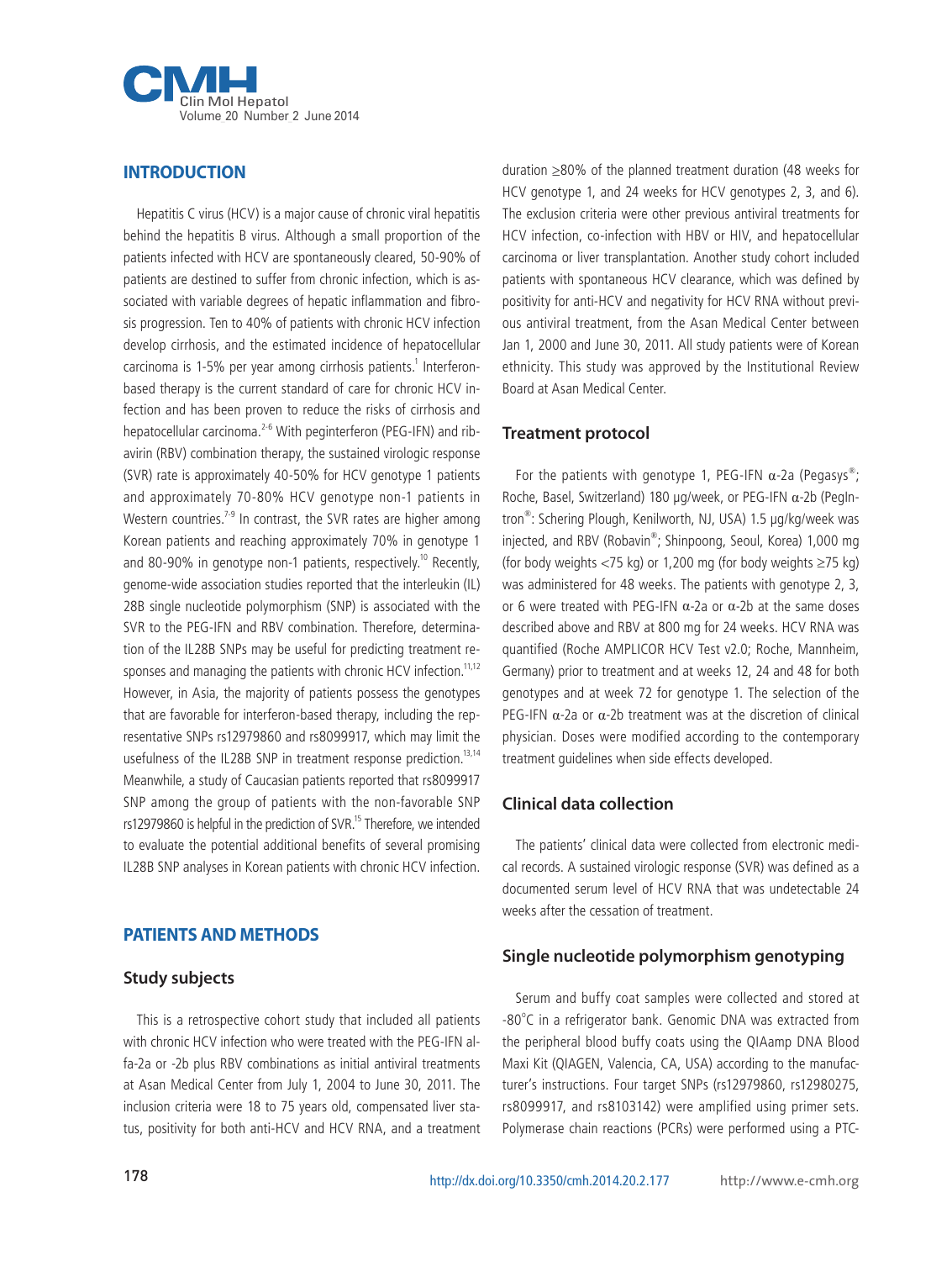200 thermal cycler (MJ Research, Waltham, MA, USA). Cycle sequencing was performed on an ABI Prism 3130XL Genetic Analyzer using the BigDye Terminator Cycle Sequencing Reaction Kit (Applied Biosystems, Life Technologies, Carlsbad, CA, USA).

## **Statistical analysis**

To compare the baseline characteristics of the antiviral treatment responder and non-responder groups, chi-square tests or Fisher's exact tests were used for categorical variables, and Student's t-tests or Mann- Whitney U-tests were used for continuous variables as appropriate. Chi-square tests or Fisher's exact tests were used in the association analyses of relationships of the SVR and each SNP genotype. All tests were two-sided, and P values below 0.05 were considered statistically significant. The linkage disequilibrium structure was analyzed with Haploview 4.2 (Broad Institute, Cambridge, MA, USA). Univariate and multivariate binary logistic regression analyses were used to identify the factors that were predictive of SVR.

#### **RESULTS**

#### **Baseline characteristics of the patients**

Of the 239 chronic hepatitis C patients who met the eligibility criteria, 156 patients agreed to enroll in the study and to provide blood samples following antiviral treatment. Seventy-six and 80 patients had the HCV genotypes 1 and non-1, respectively. The baseline characteristics, including age, gender, body weight, white blood cell count, hemoglobin, platelet count, ALT level, cirrhosis, type of interferon, and treatment duration, were similar between the genotype 1 SVR and non-SVR groups. The initial HCV RNA level was higher among the non-SVR group than the SVR group. Among the genotype non-1 patients, the initial HCV RNA level and the proportion of peginterferon  $\alpha$ -2b treatments were higher in the non-SVR group than in the SVR group (Table 1). A total of 27 patients were enrolled in the spontaneous HCV clearance cohort.

#### **Genotype distribution according to IL28B SNP**

In the treatment cohort, the majority of the patients exhibited favorable genotypes at each SNP. The frequencies of rs12979860 CC and CT were 90.4%, and 9.6%, respectively. The frequencies of rs12980275 AA and AG were 87.2% and 12.8%, respectively; the frequencies of rs8099917 TT and TG were 92.3% and 7.7%, respectively; and the frequencies of rs8103142 TT and CT were 90.4% and 9.6%, respectively. No patient was homogenous for the unfavorable genotype at each SNP (Table 2). Similarly, in the spontaneous clearance cohort, the majority had favorable genotypes at each SNP (Table 3).

#### **Association between IL28B genotype and SVR**

Within the treatment cohort of 156 patients, 125 (80.1%) exhibited SVRs. Among the 76 HCV genotype 1 patients, 54 (71.1%) patients exhibited SVRs. Among the 80 HCV genotype non-1 patients, 71 (88.8%) patients exhibited SVRs. In the HCV genotype 1 group, the SVR rates were 69.7% and 80.0% for the rs12979860 CC and CT groups, respectively; 70.3% and 75.0% for the rs12980275 AA and AG groups, respectively; 70.6% and 75.0% for the rs8099917 TT and TG groups, respectively; and 69.7% and 80.0% for the rs8103142 TT and CT groups, respectively (Fig. 1A). Among the HCV genotype non-1 patients, the SVR rates were 88.0% and 100% for the rs12979860 CC and CT groups, respectively; 87.5% and 100% for the rs12980275 AA and AG groups, respectively; 88.2% and 100% for the rs8099917 TT and TG groups, respectively; and 88.0% and 100% for the rs8103142 TT and CT groups, respectively (Fig. 1B). The SVR rates were not statistically different between the favorable and unfavorable IL28B SNP genotype groups irrespective of HCV genotype.

#### **IL28B haplotype analysis**

The linkage disequilibriums of rs12979860 with rs8099917  $(r<sup>2</sup>=0.79)$ , rs12980275 ( $r<sup>2</sup>=0.73$ ), and rs8103142 ( $r<sup>2</sup>=1.00$ ) were high. Thus, the allele frequencies were nearly identical for the SNPs rs12979860, rs8099917, rs12980275, and rs8103142. Consequently, no effects of including these variants in the haplotype or combination analyses could be expected (Fig. 2).

#### **Predictive factor analysis for SVR**

Age, gender, body weight, WBC count, hemoglobin, platelet count, serum ALT level, initial HCV RNA level, cirrhosis, type of interferon, and rs12979860 were included in a logistic regression to predict the SVR. Among the HCV genotype 1 patients, no variables were found to be significantly predictive factors in the Univariable analyses. In the multivariable analysis that included the variables for which the P-values were below 0.25 (i.e., WBC count,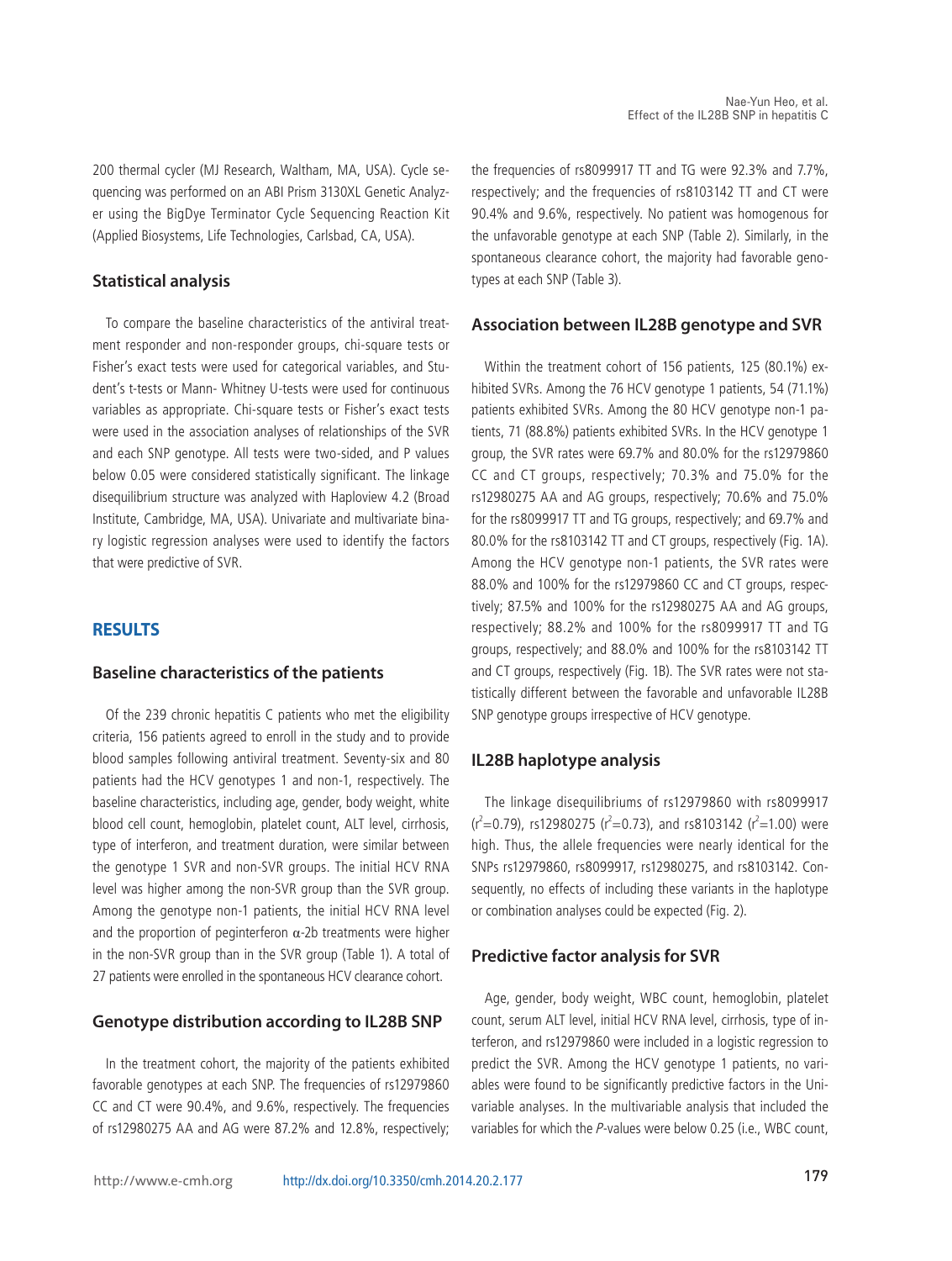

**Table 1.** Baseline characteristics of chronic hepatitis C patients according to treatment outcome

| Variable                                               |                   |                   |                   |            |
|--------------------------------------------------------|-------------------|-------------------|-------------------|------------|
| Genotype 1                                             | All $(n=76)$      | SVR (n=54)        | Non-SVR (n=22)    | $P$ -value |
| Age (years)*                                           | $51.9 \pm 8.6$    | $51.9 \pm 8.7$    | $51.7 \pm 8.5$    | 0.928      |
| Male                                                   | 48 (63.2%)        | 35 (64.8%)        | 13 (59.1%)        | 0.639      |
| Body weight (kg)*                                      | $67.4 \pm 11.7$   | $67.2 \pm 11.5$   | $67.9 \pm 12.4$   | 0.802      |
| WBC count $\frac{1}{m}$ <sup>3</sup>                   | $5,299 \pm 1,343$ | $5,474 \pm 1,401$ | $4,868 \pm 1,103$ | 0.074      |
| Hemoglobin (g/dL)*                                     | $14.2 \pm 1.5$    | $14.3 \pm 1.6$    | $13.9 \pm 1.1$    | 0.280      |
| Platelet count $(x10^3/\text{mm}^3)^*$                 | $162 \pm 71$      | $169 \pm 74$      | $143 \pm 62$      | 0.156      |
| ALT (IU/L)+                                            | 77 (49-137)       | 83 (49-145)       | 67 (47-123)       | 0.359      |
| Cirrhosis                                              | 25 (32.9%)        | 16 (29.6%)        | $9(40.9\%)$       | 0.343      |
| Type of interferon                                     |                   |                   |                   | 0.713      |
| PEG-IFN $\alpha$ -2a                                   | 67 (88.2%)        | 48 (88.9%)        | 19 (86.4%)        |            |
| PEG-IFN $\alpha$ -2b                                   | $9(11.8\%)$       | 6 (11.1%)         | 3 (13.6%)         |            |
| Treatment duration (week) <sup>†</sup>                 | 48 (45-48)        | 48 (45-48)        | 48 (46-51)        | 0.086      |
| HCV RNA level (log10IU/mL)*                            | $5.8 \pm 1.0$     | $5.7 \pm 1.1$     | $6.1 \pm 0.5$     | 0.030      |
| Genotype non-1 <sup>#</sup>                            | All $(n=80)$      | $SVR(n=71)$       | Non-SVR $(n=9)$   | $P$ -value |
| Age (years)*                                           | $52.6 \pm 10.3$   | $52.6 \pm 10.4$   | $52.9 \pm 9.5$    | 0.976      |
| Male                                                   | 37 (46.3%)        | 34 (47.9%)        | 3 (33.3%)         | 0.494      |
| Body weight (kg)*                                      | $63.9 \pm 9.6$    | $64.3 \pm 9.9$    | $61.0 \pm 6.1$    | 0.621      |
| WBC count $\frac{1}{m}$ <sup>3</sup>                   | $5,351 \pm 1,460$ | $5,451 \pm 1,452$ | $4,567 \pm 1,351$ | 0.073      |
| Hemoglobin (g/dL)*                                     | $14.1 \pm 1.4$    | $14.2 \pm 1.4$    | $13.0 \pm 1.5$    | 0.025      |
| Platelet count $(x10^3/\text{mm}^3)^*$                 | $178\pm60$        | $186 \pm 57$      | $116 \pm 47$      | 0.002      |
| $ALT (IU/L)^{\dagger}$                                 | 59 (42-121)       | 59 (42-111)       | 128 (40-192)      | 0.365      |
| Cirrhosis                                              | 12 (15.0%)        | 9(12.7%)          | 3 (33.3%)         | 0.129      |
| Type of interferon                                     |                   |                   |                   | 0.002      |
| PEG-IFN $\alpha$ -2a                                   | 69 (86.3%)        | 65 (91.5%)        | 4 (44.4%)         |            |
| PEG-IFN $\alpha$ -2b                                   | 11 (13.8%)        | 6(8.5%)           | 5(55.6%)          |            |
| Treatment duration (week) <sup>†</sup>                 | 24 (24-24)        | 24 (24-24)        | 24 (21-28)        | 0.425      |
| HCV RNA level (log <sub>10</sub> IU/mL) <sup>*</sup> U | $5.4 \pm 1.0$     | $5.4 \pm 1.0$     | $6.1 \pm 0.6$     | 0.011      |

WBC, white blood cell count; ALT, alanine aminotransferase; PEG-IFN, peginterferon; HCV RNA, hepatitis C virus ribonucleic acid;SVR, sustained virologic response.

 $*$ Mean  $\pm$  standard deviation.

† Median (interquartile range).

‡ The genotype non-1 group included 77, 2, and 1 patients with genotypes 2, 3, and 6, respectively.

§ One of the HCV genotype non-1 patients had only a qualitative HCV RNA result in the initial dataset.

platelet count, serum ALT level, and initial HCV RNA level), no variables were found to be significant predictive factors for SVR. Among the HCV genotype non-1 patients, platelet count and type of interferon were significant predictors of SVR in the univariable analyses (the P-values were 0.003 and 0.001, respectively). However, the mutlivariable analysis that included the variables for which the P-values were below 0.25 (i.e., WBC count, hemoglobin, platelet count, serum ALT level, initial HCV RNA level, cirrhosis, and type of interferon), no variables were found to significantly predict SVR (Table 4).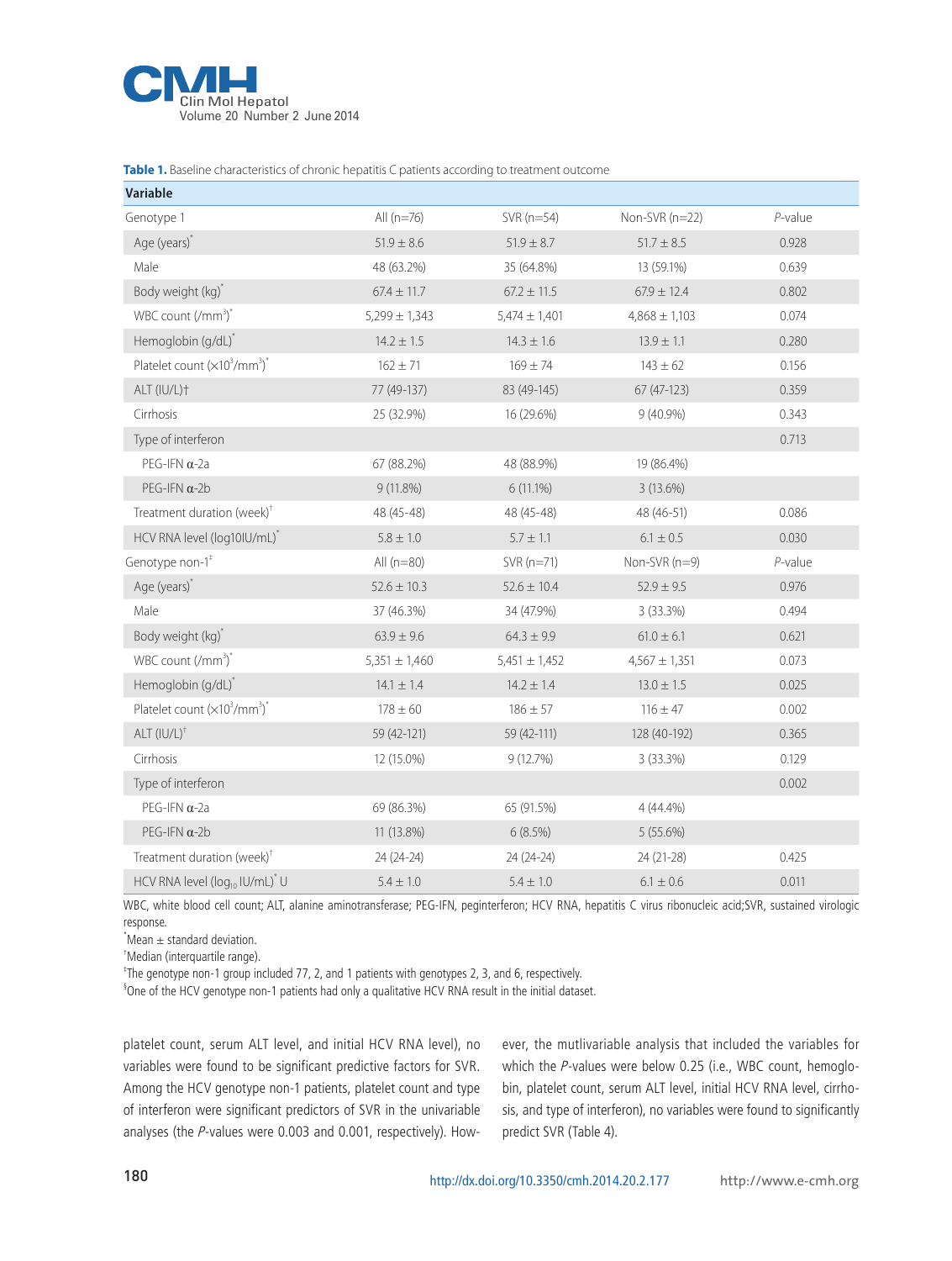**Table 2.** Percentage genotype distributions of the IL28B SNPs rs12979860, rs12980275, rs8099917, and rs8103142 among patients who were treated with PEG-IFN and RBV

| <b>IL28B SNP</b> | Genotype Frequency (%) |            |          |  |
|------------------|------------------------|------------|----------|--|
| rs12979860       | $\subset$              | CT)        | ТT       |  |
|                  | 141 (90.4%)            | 15 (9.6%)  | 0        |  |
| rs12980275       | АA                     | AG         | GG       |  |
|                  | 136 (87.2%)            | 20 (12.8%) | $\Omega$ |  |
| rs8099917        | TT                     | TG         | GG       |  |
|                  | 144 (92.3%)            | 12 (7.7%)  | $\Omega$ |  |
| rs8103142        | TT                     | CT)        | CC       |  |
|                  | 141 (90.4%)            | 15 (9.6%)  | 0        |  |

**Table 3.** Percentage genotype distributions of the IL28B SNPs rs12979860, rs12980275, rs8099917, and rs8103142 among the spontaneous HCV clearance patients

| <b>IL28B SNP</b> | Genotype Frequency (%) |             |          |  |
|------------------|------------------------|-------------|----------|--|
| rs12979860       | CC                     | СT          | TT       |  |
|                  | 25 (92.6%)             | $2(7.4\%)$  | $\Omega$ |  |
| rs12980275       | AА                     | AG          | GG       |  |
|                  | 24 (88.9%)             | $3(11.1\%)$ | $\Omega$ |  |
| rs8099917        | TT                     | TG          | GG       |  |
|                  | 25 (92.6%)             | $2(7.4\%)$  | $\Omega$ |  |
| rs8103142        | TT                     | CT          | CC       |  |
|                  | 25 (92.6%)             | $2(7.4\%)$  | 0        |  |

IL28B SNP, interleukin 28B single nucleotide polymorphism.



IL28B SNP, interleukin 28B single nucleotide polymorphism. The multivariate logistic regression included the variables with  $P$ -values

<0.25 in the univariate analyses.



Figure 1. Associations between SVR and the IL28B rs12979860, rs12980275, rs8099917, and rs8103142 genotypes. A, HCV genotype 1 group. B, HCV non-type-1 genotype group.

#### **DISCUSSION**

The present study was performed to address the issue of whether the IL28B SNP influences treatment responses to PEG-IFN plus RBV combination therapy among Korean chronic hepatitis C patients. We evaluated SVRs according to IL28B SNPs that included rs12979860, rs8099917, rs12980275, and rs8103142; all of these SNPs are known in the literature to have treatment-favorable homozygous and treatment-unfavorable hetero-/homozygous genotypes.11,12,16-18 All four of the SNPs were strongly linked, and the majority of patients had the favorable homozygous genotypes at each SNP. A small proportion of the patients had unfavorable heterozygous genotypes, and no patient carried unfavorable homozygous genotypes. SVRs were not significantly different between the favorable homozygous and unfavorable heterozygous

genotypes. Moreover, the predictive factor analysis did not indicate that the IL28B SNP was associated with SVR.

Because IFN-based therapy can cause several significant adverse effects, the prediction of SVRs to antiviral treatments at the level of individual patients can influence on treatment decisions. Several viral and host factors, such as HCV genotype, pretreatment HCV RNA level, age, gender, and cirrhosis, are known to be predictive of SVR. Additionally, recent genome-wide association studies have suggested that the IL28B SNP is associated with the SVR to IFN-based therapies among chronic hepatitis C patients.

Recent studies have suggested that the SNPs rs12979860, rs8099917, rs12980275, and rs8103142 are correlated with treatment outcome and spontaneous viral clearance.<sup>11,12,16-20</sup> The most frequently observed variants, rs12979860 CC and rs8099917 TT, are significantly associated with SVRs to PEG-IFN plus RBV thera-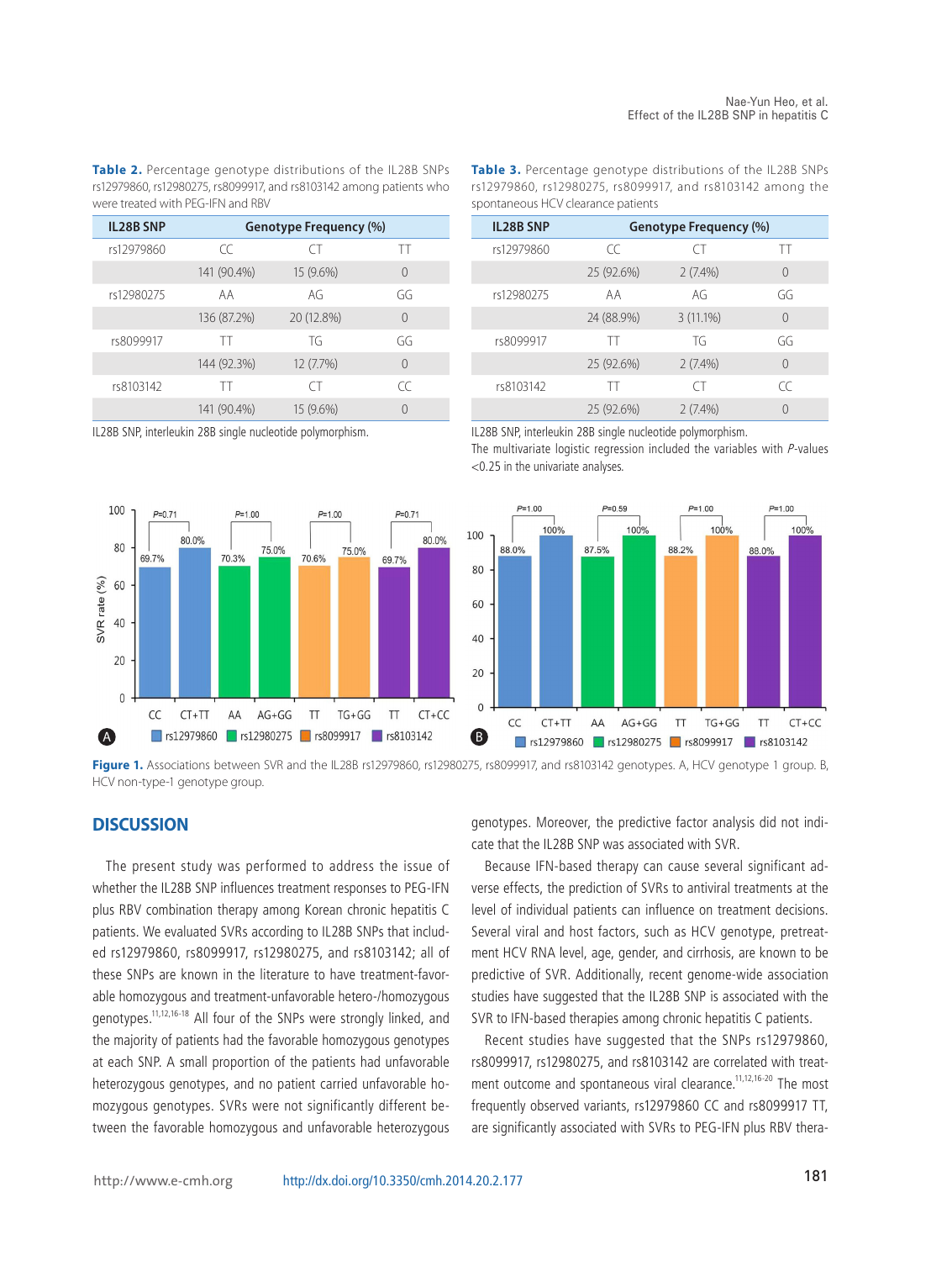



**Figure 2.** IL28B SNP linkage disequilibria (LDs). D-prime=proportion of the possible LD that was present between the SNPs. D' varies from 0 (complete equilibrium) to 1 (complete disequilibrium).  $\hat{r}$ =correlations between the SNPs. When  $r^2=1$ , two SNPs are in perfect LD, and the allele frequencies are identical for each SNP. The values in the box are percentages. Empty spaces in the box indicate values of 100%.

py among HCV genotype 1 patients.<sup>11,12</sup> Although African Americans exhibit lower SVR rates, this trend persists across all ethnicities, including European Americans, African Americans, and Hispanics. Because the frequency of the rs12979860 CC type is highest among East Asians, the favorable treatment outcomes of East Asians are thought to be related to the high frequency of treatment-favorable SNPs.<sup>11</sup> This explanation has been supported by studies of Koreans in which most of the Korean patients had the rs12979860 CC and rs8099917 TT types, and these patients achieved higher SVR rates than did the rs12979860 CT/TT type and rs8099917 TG/GG type patients.<sup>13,14,21</sup> The present study also found that the treatment-favorable genotypes were present in approximately 90% of Korean patients. However, our results revealed that the SVR rate of the unfavorable heterozygous genotype group was similar to that of the favorable homozygous genotype group. This finding may be the result of type 2 error due to low statistical power, but it is also possible that an ethnic factor other than the IL28B SNP influences treatment outcomes among Korean patients.

Fischer et al<sup>15</sup> reported that rs12979860 and rs8099917 exhibit high linkage disequilibrium and that, in cases of the unfavorable rs12979860 CT/TT type, rs8099917 SNP determination influences the prediction of SVR among HCV genotype 1 patients. However, in the present study, only two of 10 HCV genotype 1 patients with the unfavorable rs12979860 CT/TT type had the discordantly favorable rs8099917 TT type, and all ten of them achieved SVR. Therefore, we were unable to evaluate the additional effects of the analysis of rs8099917 following rs12979860.

IL28A, IL28B, and IL29 encodings recently identified members of the IL-10 cytokine superfamily, type III interferon or IFN-γ. Although previous studies have shown that favorable genotypes of the IL28B SNPs are associated with SVR irrespective of ethnicity, the negative predictive values, i.e., the SVRs associated with the unfavorable homozygous genotype, are still 26-31% among HCV genotype 1 patients. This finding indicates that a significant proportion of patients achieve SVR despite having the unfavorable alleles.22 Treatment adherence is one of important host factor that is predictive of SVRs to IFN-based therapy.<sup>23</sup> We included patients in the treatment cohort only if their treatment durations were ≥80% of the planned treatment duration and did not evaluate dose reduction rates among the patients. Thus, it is possible that the patients with unfavorable IL28B SNP genotypes could achieve a high SVR rate if treatment adherence exceeds 80% not only in terms of treatment duration but also in terms of PEG-IFN and RBV doses. Notably, the SVR rates of HCV genotype 1 Korean and Taiwanese patients in clinical trials have been reported to be as high as 80%, but the SVR rates in clinical practice in Korea vary between  $35 - 74\%$ .<sup>10</sup> Given that there is a gap in treatment adherence between clinical trial and practice, the efforts enhancing strict treatment adherence might have overcome the differences due to IL28B SNPs.

In the spontaneous HCV clearance cohort, the proportion of patients with the favorable rs12979830 CC type was 93%, which was similar to that of the treatment cohort. The high proportion of favorable IL28B SNP genotypes may have influenced the spontaneous HCV clearance, but it is also possible that another host factor influenced the clearance. Futures studies examining the effects of IL28B SNPs on spontaneous HCV clearance in acute hepatitis C Korean patients are required.

The present study has several limitations. First, not all eligible patients were enrolled for the collection of blood samples for the analyses of the IL28B SNP; thus, it is possible that sampling bias was present. However, the patient number of this study is the highest among relevant studies that have been published in Korea. Therefore, the possibility of sampling error in this study might be lower than that of other studies. Second, because approximately 90% of the patients had favorable IL28B SNP genotype, a larger sample size is needed to discriminate the effects of the less common unfavorable genotypes on SVR. The small sample size of this study might have resulted in type 2 error and a false conclusion that SVRs were not different between the groups of patients with different II 28B SNPs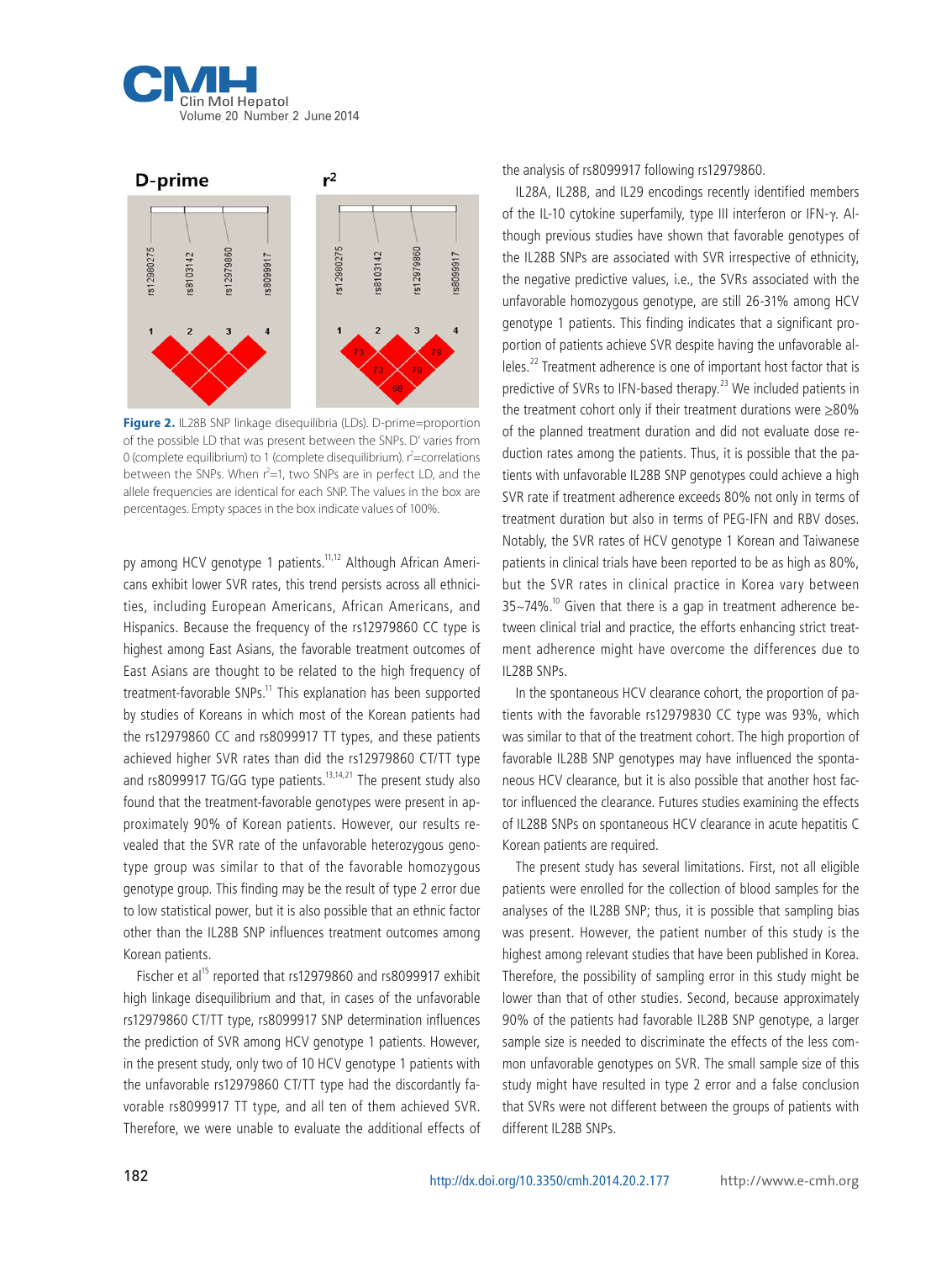|                                    | Univariable analysis |         | Multivariable analysis <sup>*</sup> |         |
|------------------------------------|----------------------|---------|-------------------------------------|---------|
|                                    | OR (95% CI)          | P-value | OR (95% CI)                         | P-value |
| Genotype 1                         |                      |         |                                     |         |
| Age (year)                         | $1.00(0.95 - 1.06)$  | 0.926   |                                     |         |
| Gender (male)                      | $0.78(0.28 - 2.17)$  | 0.639   |                                     |         |
| Body weight (kg)                   | $0.99(0.95 - 1.04)$  | 0.799   |                                     |         |
| $WBC/(mm^3)$                       | $1.00(1.00-1.00)$    | 0.078   | $1.00(1.00-1.00)$                   | 0.569   |
| Hb (g/dL)                          | $1.21(0.86 - 1.72)$  | 0.277   |                                     |         |
| Platelet count (/mm <sup>3</sup> ) | $1.00(1.00-1.00)$    | 0.157   | $1.00(1.00-1.00)$                   | 0.210   |
| Serum ALT (IU/L)                   | $1.01(1.00-1.01)$    | 0.234   | $1.01(1.00-1.01)$                   | 0.312   |
| HCV RNA (log <sub>10</sub> IU/mL)  | $0.60(0.32-1.10)$    | 0.100   | $0.62$ $(0.33 - 1.17)$              | 0.142   |
| Cirrhosis                          | $0.60(0.22 - 1.72)$  | 0.345   |                                     |         |
| Type of interferon                 | $0.81(0.18-3.57)$    | 0.779   |                                     |         |
| rs12979860                         | $1.27(0.31-5.20)$    | 0.743   |                                     |         |
| Genotype non-1                     |                      |         |                                     |         |
| Age (year)                         | $1.00(0.93-1.07)$    | 0.925   |                                     |         |
| Gender (male)                      | $0.54(0.13 - 2.35)$  | 0.544   |                                     |         |
| Body weight (kg)                   | $1.04(0.96 - 1.14)$  | 0.331   |                                     |         |
| $WBC/(mm^3)$                       | $1.00(1.00-1.00)$    | 0.092   | $1.00(1.00-1.00)$                   | 0.355   |
| Hb (g/dL)                          | $1.81(1.08-3.05)$    | 0.024   | $2.00(0.65 - 6.18)$                 | 0.229   |
| Platelet count (/mm <sup>3</sup> ) | $1.00(1.00-1.00)$    | 0.003   | $1.00(1.00-1.00)$                   | 0.013   |
| Serum ALT (IU/L)                   | $1.00(0.99-1.00)$    | 0.155   | $1.00(0.99 - 1.01)$                 | 0.919   |
| HCV RNA (log <sub>10</sub> IU/mL)  | $0.35(0.11-1.09)$    | 0.069   | $0.05(0.00-0.77)$                   | 0.033   |
| Cirrhosis                          | $0.29(0.06-1.37)$    | 0.118   | $1.98(0.10-40.0)$                   | 0.658   |
| Type of interferon                 | $0.07(0.02 - 0.35)$  | 0.001   | $0.40(0.03 - 6.29)$                 | 0.511   |

**Table 4.** Predictive factor analysis for sustained virologic response in genotype 1 and non-1

SVR, sustained virologic response; WBC, white blood cell; Hb, hemoglobin; ALT, alanine aminotransferase; HCV RNA, hepatitis C virus ribonucleic acid. \* The multiple logistic regression included the variables with P-values <0.25 in the univariate analyses.

 $2.21 \times 10^8$  (0.00-) 0.999

In conclusion, the known favorable genotypes of the IL28B SNP were present in the majority of the Korean chronic hepatitis C patients. However, the IL28B SNP did not influence the SVR rates of either the HCV genotype 1 or non-1 patients. Therefore, IL28B SNP analysis might be not useful for the initial assessment of Korean chronic hepatitis C patients, the prediction of the treatment outcome, or treatment decision making.

## **Acknowledgments**

rs12979860

The authors thank Kyung-Hwa Hong for help with the data collection.

#### **Conflicts of Interest**

The authors have no conflicts to disclose.

#### **REFERENCES**

- 1. European Association for the Study of the Liver. EASL Clinical Practice Guidelines: management of hepatitis C virus infection. J Hepatol 2011;55:245-264.
- 2. Huang JF, Yu ML, Lee CM, Dai CY, Hou NJ, Hsieh MY, et al. Sustained virological response to interferon reduces cirrhosis in chronic hepatitis C: a 1,386-patient study from Taiwan. Aliment Pharmacol Ther 2007;25:1029-1037.
- 3. Shiratori Y, Imazeki F, Moriyama M, Yano M, Arakawa Y, Yokosuka